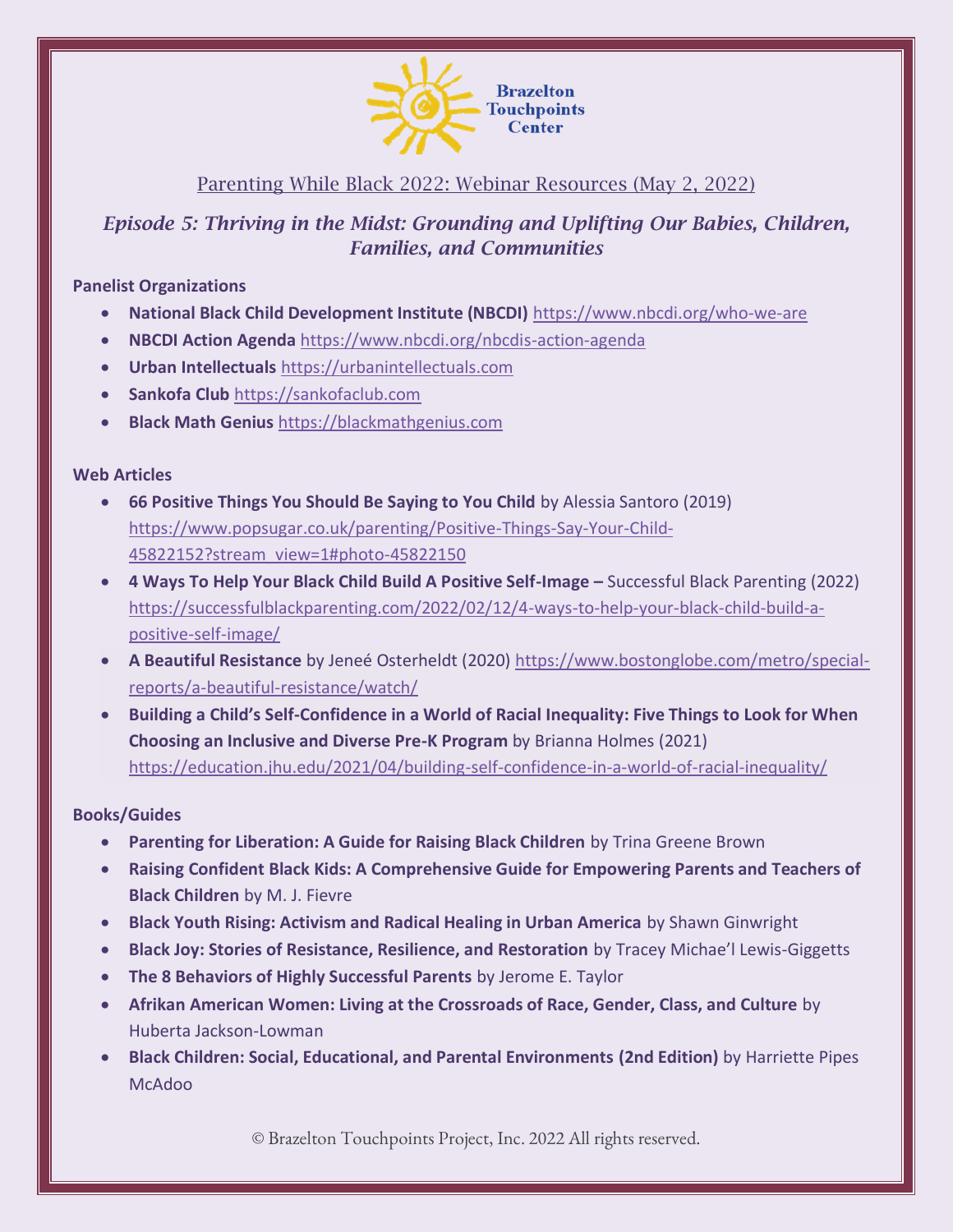

- **Black Children: Their Roots, Culture, and Learning Styles** by Janice E. Hale-Benson
- **Raising Black Children: Two Leading Psychiatrists Confront the Educational, Social and Emotional Problems Facing Black Children** by James P. Comer & Alvin F. Poussaint
- **Don't Look Away: Embracing Anti-bias Classrooms by** Iheoma Iruka, Stephanie Curenton, & Tonia Durden
- **Schomburg Center's Black Liberation Reading List for Adults – New York Public Library**  <https://www.nypl.org/books-more/recommendations/schomburg/adults>

#### **Research Reports/Projects**

- **Impact of COVID-19 on Black Families – NBCDI** [https://www.nbcdi.org/sites/default/files/2021-](https://www.nbcdi.org/sites/default/files/2021-03/covid-19-impact-report.pdf) [03/covid-19-impact-report.pdf](https://www.nbcdi.org/sites/default/files/2021-03/covid-19-impact-report.pdf)
- **Black Child National Agenda: America Must Deliver on its Promise** by Iruka, James, Reaves, & Forte (2021) [https://equity-coalition.fpg.unc.edu/wp-content/uploads/Black-Child-Natl-Agenda-](https://equity-coalition.fpg.unc.edu/wp-content/uploads/Black-Child-Natl-Agenda-Final2_Web.pdf)[Final2\\_Web.pdf](https://equity-coalition.fpg.unc.edu/wp-content/uploads/Black-Child-Natl-Agenda-Final2_Web.pdf)
- **African American Parenting Project – University of Pittsburg** [http://pittpacs.pitt.edu/programs](http://pittpacs.pitt.edu/programs-and-research/african-american-parenting-project)[and-research/african-american-parenting-project](http://pittpacs.pitt.edu/programs-and-research/african-american-parenting-project)
- **Assessing Classroom Sociocultural Equity Scale (ACSES) – CEED at Boston University**
	- o [https://www.bu-ceed.org/uploads/1/3/3/0/133043669/acses\\_ceed.pdf](https://www.bu-ceed.org/uploads/1/3/3/0/133043669/acses_ceed.pdf)
	- o <https://www.bu-ceed.org/education-for-self-actualization-acses-and-montessori.html>

#### **Resources for Children**

#### *Children's books*

- *I Am Every Good Thing* by Derrick D. Barnes
- *Black Boy Joy* by Kwame Mbalia
- *All Because You Matter* by Tami Charles
- *M is for Melanin* by Tiffany Rose
- *Hair Love* by Matthew A. Cherry
- *Have You Thanked an Inventor Today?* By Patrice McLaurin
- *Young Gifted and Black: Meet 52 Black Heroes from Past and Present* by Jamia Wilson
- **Schomburg Center's Black Liberation Reading List for Kids – New York Public Library**  <https://www.nypl.org/books-more/recommendations/schomburg/kids>

### *Affirmations*

• **Empowered Black Girl: Joyful Affirmations and Words of Resilience** by M. J. Fievre [https://www.amazon.com/Empowered-Black-Girl-Affirmations-Self-](https://www.amazon.com/Empowered-Black-Girl-Affirmations-Self-Esteem/dp/1642505609/ref=asc_df_1642505609/?tag=hyprod-20&linkCode=df0&hvadid=509203545053&hvpos=&hvnetw=g&hvrand=9158329765780974453&hvpone=&hvptwo=&hvqmt=&hvdev=c&hvdvcmdl=&hvlocint=&hvlocphy=9001937&hvtargid=pla-1224034726039&psc=1)[Esteem/dp/1642505609/ref=asc\\_df\\_1642505609/?tag=hyprod-](https://www.amazon.com/Empowered-Black-Girl-Affirmations-Self-Esteem/dp/1642505609/ref=asc_df_1642505609/?tag=hyprod-20&linkCode=df0&hvadid=509203545053&hvpos=&hvnetw=g&hvrand=9158329765780974453&hvpone=&hvptwo=&hvqmt=&hvdev=c&hvdvcmdl=&hvlocint=&hvlocphy=9001937&hvtargid=pla-1224034726039&psc=1)

© Brazelton Touchpoints Project, Inc. 2022 All rights reserved.